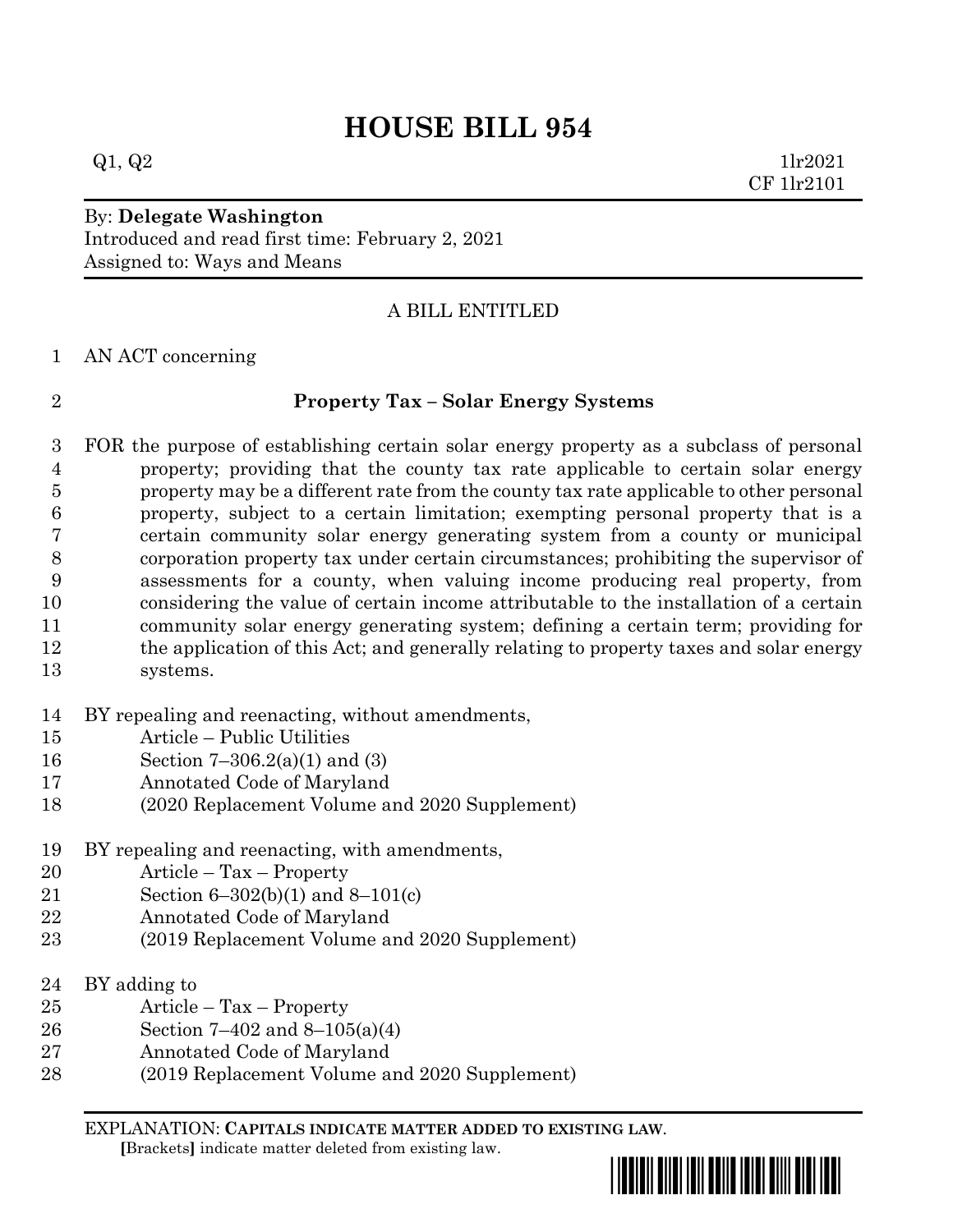## **HOUSE BILL 954**

| 1<br>$\overline{2}$<br>3<br>4<br>5 | BY repealing and reenacting, without amendments,<br>$Article - Tax - Property$<br>Section 8–101(a) and 8–105(a)(1)<br>Annotated Code of Maryland<br>(2019 Replacement Volume and 2020 Supplement) |
|------------------------------------|---------------------------------------------------------------------------------------------------------------------------------------------------------------------------------------------------|
| $\boldsymbol{6}$<br>7              | SECTION 1. BE IT ENACTED BY THE GENERAL ASSEMBLY OF MARYLAND,<br>That the Laws of Maryland read as follows:                                                                                       |
| 8                                  | <b>Article - Public Utilities</b>                                                                                                                                                                 |
| 9                                  | $7 - 306.2.$                                                                                                                                                                                      |
| 10                                 | In this section the following words have the meanings indicated.<br>(1)<br>(a)                                                                                                                    |
| 11<br>12                           | "Community solar energy generating system" means a solar energy<br>(3)<br>system that:                                                                                                            |
| 13                                 | is connected to the electric distribution grid serving the State;<br>(i)                                                                                                                          |
| 14                                 | is located in the same electric service territory as its subscribers;<br>(ii)                                                                                                                     |
| 15<br>16                           | is attached to the electric meter of a subscriber or is a separate<br>(iii)<br>facility with its own electric meter;                                                                              |
| 17<br>18<br>19                     | credits its generated electricity, or the value of its generated<br>(iv)<br>electricity, to the bills of the subscribers to that system through virtual net energy<br>metering;                   |
| 20<br>21                           | has at least two subscribers but no limit to the maximum number<br>(v)<br>of subscribers;                                                                                                         |
| 22<br>23                           | does not have subscriptions larger than 200 kilowatts<br>(v <sub>i</sub> )<br>constituting more than 60% of its subscriptions;                                                                    |
| 24<br>25                           | has a generating capacity that does not exceed 2 megawatts as<br>(vii)<br>measured by the alternating current rating of the system's inverter; and                                                |
| 26                                 | may be owned by any person.<br>(viii)                                                                                                                                                             |
| 27                                 | Article - Tax - Property                                                                                                                                                                          |
| 28                                 | $6 - 302.$                                                                                                                                                                                        |
| 29<br>30                           | Except as provided in subsection (c) of this section, $\S$ 6–305 and 6–306<br>(b)<br>(1)<br>of this subtitle and $\S 6-203$ of this title:                                                        |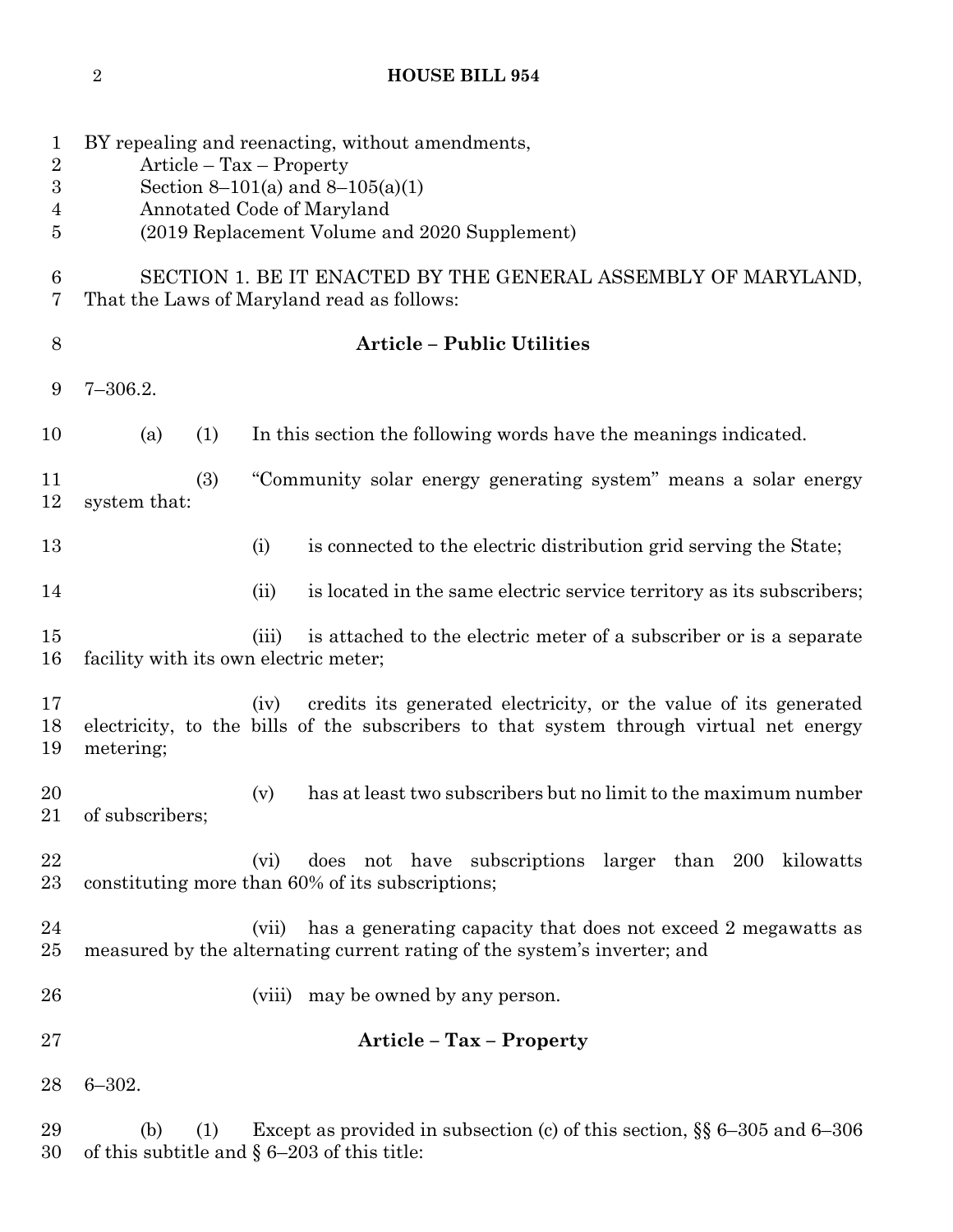(i) there shall be a single county property tax rate for all real property subject to county property tax except for operating real property described in § 8–109(c) of this article; **[**and**]**

 (ii) the county tax rate applicable to personal property and the operating real property described in § 8–109(c) of this article shall be no more than 2.5 times the rate for real property**; AND**

 **(III) THE COUNTY TAX RATE APPLICABLE TO SOLAR ENERGY PROPERTY DESCRIBED UNDER § 8–101(C) OF THIS ARTICLE MAY BE A DIFFERENT RATE FROM THE COUNTY TAX RATE APPLICABLE TO OTHER PERSONAL PROPERTY, SUBJECT TO THE LIMITATION UNDER ITEM (II) OF THIS PARAGRAPH**.

**7–402.**

 **(A) IN THIS SECTION, "COMMUNITY SOLAR ENERGY GENERATING SYSTEM" HAS THE MEANING STATED IN § 7–306.2 OF THE PUBLIC UTILITIES ARTICLE.**

 **(B) PERSONAL PROPERTY THAT IS A COMMUNITY SOLAR ENERGY GENERATING SYSTEM IS NOT SUBJECT TO A COUNTY OR MUNICIPAL CORPORATION PROPERTY TAX IF THE PERSONAL PROPERTY IS INSTALLED:**

- **(1) ON THE ROOFTOP OF A STRUCTURE;**
- **(2) OVER A PARKING GARAGE, SURFACE PARKING LOT, OR ROADWAY; OR**
- **(3) ON PROPERTY THAT HAS AN EXISTING NONPARASITIC ELECTRIC LOAD.**
- 8–101.

 (a) For assessment purposes, property shall be divided into classes and subclasses.

 (c) Personal property is a class of property and is divided into the following subclasses:

- 27 (1) stock in business;
- (2) distilled spirits;

(3) operating personal property of a railroad;

**HOUSE BILL 954** 3